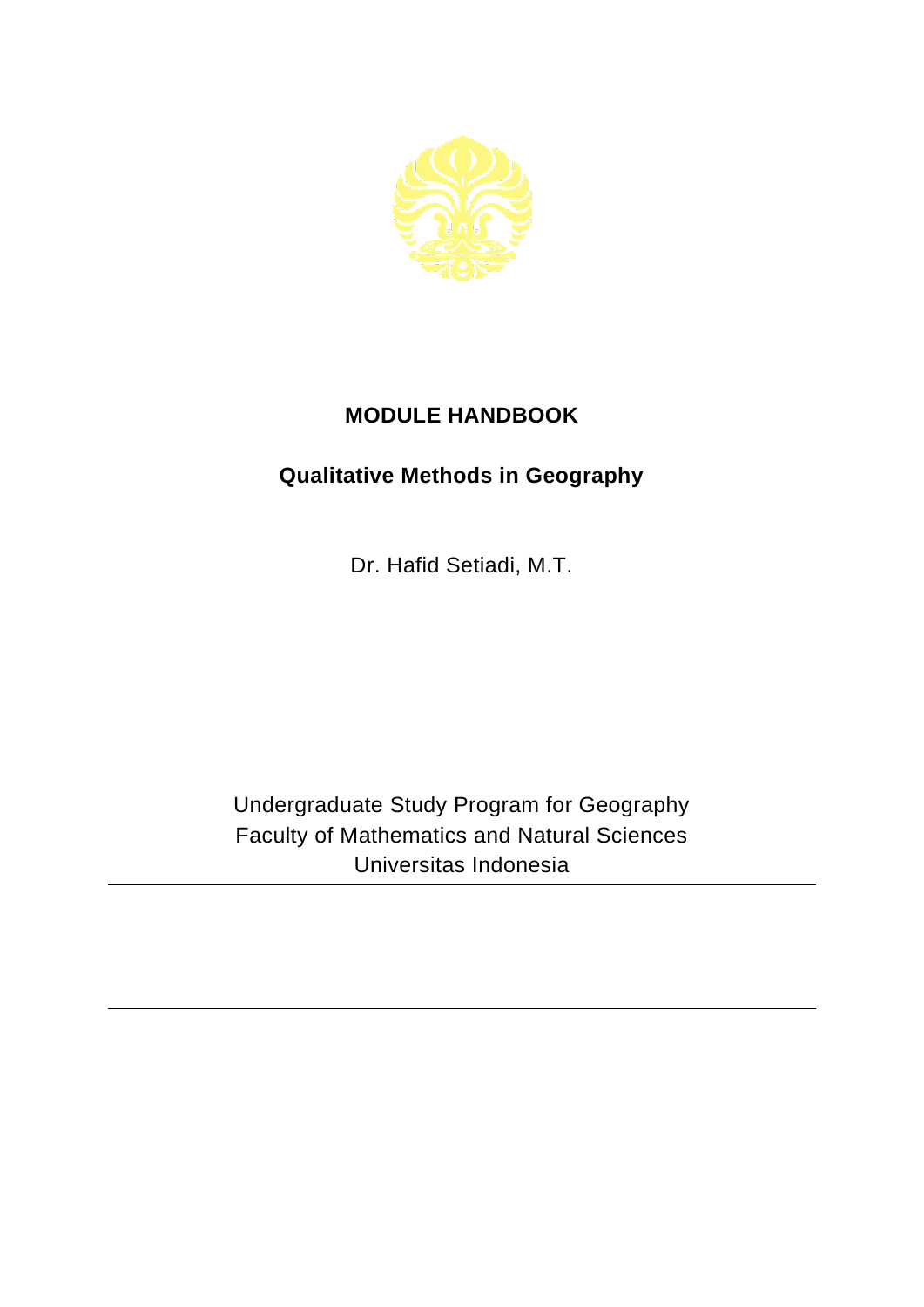| Module designation                                                 | Qualitative Methods in Geography                                                                                                                                                                                                                                                                                                                                                                                                                                                                                                                                                                                                                                                                                                                                                         |
|--------------------------------------------------------------------|------------------------------------------------------------------------------------------------------------------------------------------------------------------------------------------------------------------------------------------------------------------------------------------------------------------------------------------------------------------------------------------------------------------------------------------------------------------------------------------------------------------------------------------------------------------------------------------------------------------------------------------------------------------------------------------------------------------------------------------------------------------------------------------|
| Semester(s) in which the module is<br>taught                       | Third (3rd) Semester                                                                                                                                                                                                                                                                                                                                                                                                                                                                                                                                                                                                                                                                                                                                                                     |
| Person responsible for the module                                  | Dr. Hafid Setiadi, M.T.                                                                                                                                                                                                                                                                                                                                                                                                                                                                                                                                                                                                                                                                                                                                                                  |
| Lecturer                                                           | Dr. Hafid Setiadi, M.T.<br>1.<br>Dra. Widyawati, MSP.<br>2.<br>Ratri Candra Restuti S.Si., M.Si<br>3.<br>Fathia Hashilah, S.Si., M.Env.Mgt.Dev.<br>4.                                                                                                                                                                                                                                                                                                                                                                                                                                                                                                                                                                                                                                    |
| Language                                                           | Bahasa Indonesia                                                                                                                                                                                                                                                                                                                                                                                                                                                                                                                                                                                                                                                                                                                                                                         |
| Relation to curriculum                                             | Compulsory                                                                                                                                                                                                                                                                                                                                                                                                                                                                                                                                                                                                                                                                                                                                                                               |
| Teaching methods                                                   | Student-centered Learning and combination with Cooperative Learning                                                                                                                                                                                                                                                                                                                                                                                                                                                                                                                                                                                                                                                                                                                      |
| Workload (incl. contact hours, self-<br>study hours)               | Lectures: 150 minutes per week per semester<br>1.<br>2.<br>Assignment: 180 minutes per week per semester<br>Independent study: 180 minutes per week per semester<br>3.<br>Minutes x weeks x semester: 510 x 14 x 1 = 7140 minutes per<br>4.<br>semester<br>Midterm Examination: 100 minutes per semester<br>5.<br>Final Examination: 100 minutes per semester<br>6.<br>Total workload per semester: 7340 minutes / 122 hours 20 minutes<br>7.                                                                                                                                                                                                                                                                                                                                            |
| Credit points                                                      | 3 (Three)                                                                                                                                                                                                                                                                                                                                                                                                                                                                                                                                                                                                                                                                                                                                                                                |
| Required and recommended pre-<br>requisites for joining the module | Introduction to Geographic Method<br>1.                                                                                                                                                                                                                                                                                                                                                                                                                                                                                                                                                                                                                                                                                                                                                  |
| Module objectives/intended learn-<br>ing outcomes                  | Students are able to systematically examine the application of<br>qualitative analysis of geographical studies in accordance with the<br>objectives of the study                                                                                                                                                                                                                                                                                                                                                                                                                                                                                                                                                                                                                         |
| Content                                                            | Definition and Type of Qualitative Research (Case Studies,<br>1.<br>Ethnography, Grounded Theory, Phenomenology)<br>Type of Qualitative Data (Written Documents, Image Documents,<br>2.<br>Interview Transcripts, Field Notes, Field Photos, Field Videos, Field<br>Sketches)<br>Qualitative Data Collection Method, including: Focus Group<br>3.<br>Discussion (FGD), Delphi FGD, Observation, Interview, Literature<br>Study, Image Recording and Sound,<br>Qualitative Data Analysis Method including: Content Analysis:<br>4.<br>Coding and Themes, Domain Analysis (Semantic Relationship),<br>Taxonomic Analysis, Comparative Analysis, Life History Analysis,<br>Data Validation through Triangulation Methods: Data Sources, Data<br>5.<br><b>Collection Methods, Data Types</b> |
| <b>Examination forms</b>                                           | $\overline{\phantom{a}}$                                                                                                                                                                                                                                                                                                                                                                                                                                                                                                                                                                                                                                                                                                                                                                 |
| Study and examination require-<br>ments                            | 1.<br>2.<br>Individual Score (30%)<br>Mid Examination (30%)<br>3.<br>Final Examination (40%)<br>4.                                                                                                                                                                                                                                                                                                                                                                                                                                                                                                                                                                                                                                                                                       |